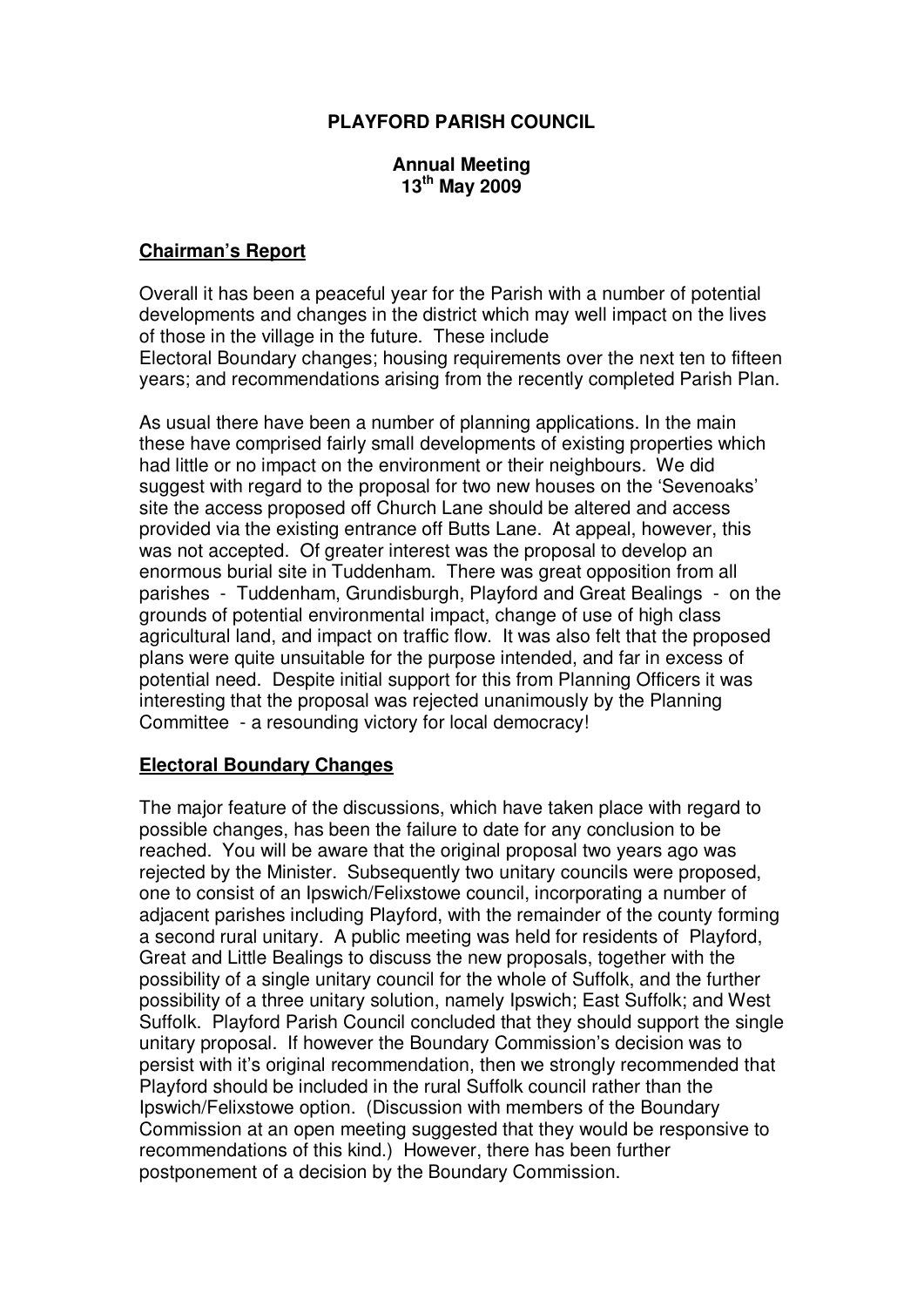# **Housing Development - Local Development Strategy**

A Local Development StrategyGroup has been working intensively to examine ways of meeting the Government's requirements for increasing numbers of houses within the District. It has been proposed that, by 2021, a further 1,000 houses over and above those already planned would be needed in the areas in and around Ipswich. A proposal was submitted for consultation for five areas, one of which involved Playford parish, adjacent to and north of the A1214 (Kesgrave Road). We considered this quite inappropriate but suggested that the most appropriate of the other four areas would be that around the BT site in Martlesham. The Strategy Group subsequently concluded that only one of the five sites would be recommended; that the Playford site was the least suitable and the BT site the most suitable.

An additional element of their recommendations was a system of classification of villages and towns within the District with regard to their suitability for different levels of development. Playford parish has been classified as 'other', which is the lowest level of possible development. This decision is based on facilities within the parish and does not preclude any development but would restrict it to fairly small changes which would depend on the Parish Plan.

## **Environment**

As usual we have ongoing concerns with regard to maintaining the local environment to a high standard.. We have had persistent problems with the destruction of verges by heavy goods vehicles, some in relation to farming practice, others due to building works. This is a difficult problem to solve and remains a responsibility for all of us although we are discussing solutions with the Highways Department.

We have provided a new litter bin on the green triangle, and are proposing to get a larger 'Dog Poo' bin.

## **Community Life**

We are very pleased with the continuing improvements in the social life of the village provided by the Parish Hall, playground and boules piste and will continue to provide a grant to support community events.

## **Parish Plan**

I am glad to report that the Parish Plan has now been completed and copies are available on request. An exhibition was held in the Parish Hall on  $2^{nd}$  May as well as in Bealings over the preceding weekend. You will all be aware that this plan was produced as a combined effort by the three parishes - Playford, Great Bealings, and Little Bealings. There were 32 proposed actions covering all aspects of life in the Parish, derived from extensive consultation with residents, stakeholders and householders. Many thanks and congratulations are due to the very large number of people who responded to the